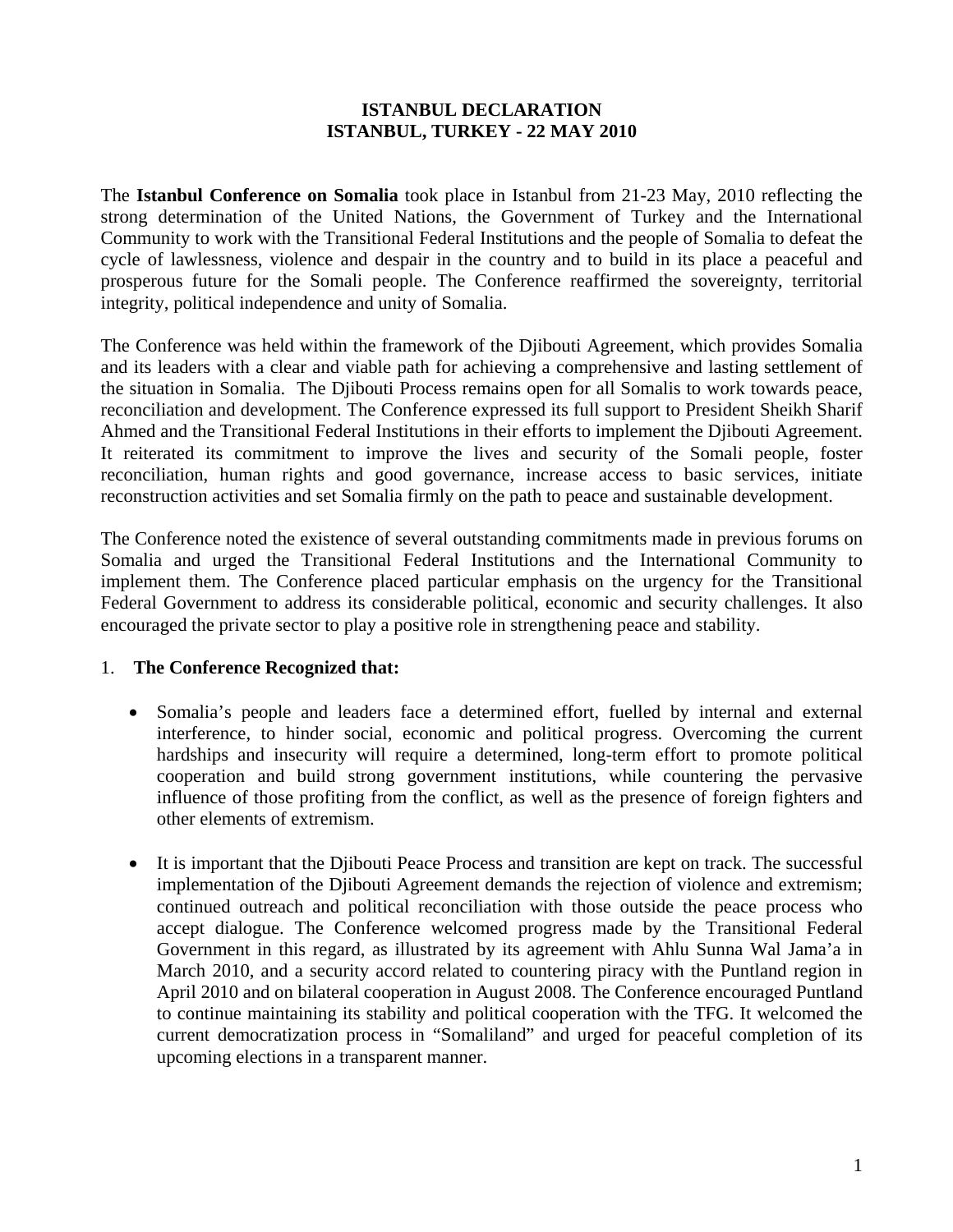- Somalia needs to establish loyal and professional security forces with a strong and unified command and control structure and reintegrate those armed groups that have joined the TFG. The re-establishment, training, equipping, payment and retention of Somali security forces is vital for the long-term stability of Somalia. The Conference commended all those Member States and international organizations providing training for the Somalia security forces. It emphasized the importance of coordinated, timely and sustained support from the international community and appealed for the prompt and timely disbursement of funds pledged in support of the Somali security institutions. In addition, the Conference welcomed the increased number of trained Somali recruits, as well as the senior Transitional Federal Government military appointments which will significantly enhance the command and control structure.
- Somalia's reconstruction and development can only be realised when governmental institutions, the business sector, civil society, women, the Diaspora and the international community work together in an effective and coherent manner. Recovery activities can make a greater contribution to social, economic and cultural development in Somalia, through further investment, continued employment-creation and training. The Conference encourages focus on the six initial priority areas identified by the Transitional Federal Government and the business community: telecommunications; transport infrastructure; livestock exports; fisheries, banking and remittances and; alternative energy. In particular it called for support to fund the completion of Bossaso and Garowe airports.
- It is critical to have a renewed emphasis on Somalia's economic recovery and development. The Conference committed itself to work towards concrete action plans which would include identifying pilot projects for private-public investment with a view to creating economic zones.
- The Conference welcomed the discussion among the business community, the United Nations and development partners and the Transitional Federal Government on the margins of the Conference regarding the *"Principles for an enabling Environment for Responsible Business Activities in Somalia*". The Conference recognized the need to develop business-friendly conditions that would benefit the entire population. It looks forward to further consideration of a business Compact for Somalia.
- The Transitional Federal Government, in partnership with the international community has a major responsibility to respond to the humanitarian suffering of the Somali people. The Transitional Federal Government must discharge its responsibilities to assure safe access to vulnerable populations, deliver basic services, manage public resources wisely and ensure a just distribution of revenues; introduce anti-corruption measures, develop and support the private sector; and build the capacity of its financial institutions. The international community should continue its support to the Somali people**.** The Conference accepted that the reconstruction outcome of the Istanbul Conference will complement existing humanitarian assistance activities and will not prejudice efforts to organize a more comprehensive development and reconstruction conference at a later stage.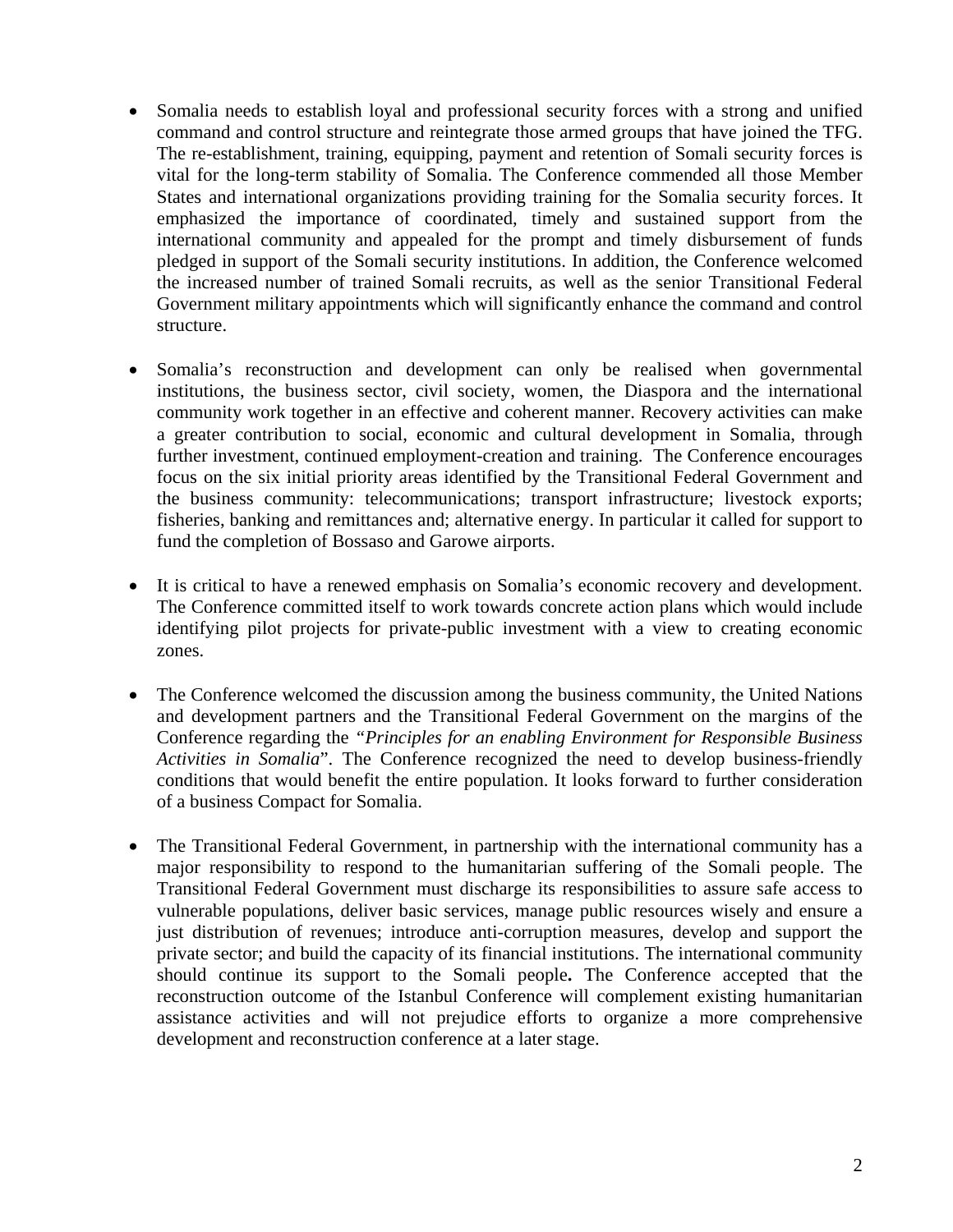## **2. The Conference:**

- Commended the contribution of the African Union Mission to Somalia (AMISOM) to lasting peace and stability in Somalia and expressed appreciation for the continued commitment of troops and equipment to AMISOM by the Governments of Burundi and Uganda and AMISOM Police Contributing Countries- Burundi, Ghana, Nigeria, Sierra Leone, Uganda and Zambia. It condemned any hostilities towards AMISOM and the Transitional Federal Institutions. The Conference also called on other African countries to provide troops to AMISOM to reach its mandated strength. It appreciated financial support to AMISOM by the international community and stressed the need for predictable, reliable and timely provision of resources to the AU by all partners. In this regard, the Conference called for the expeditious disbursement of all pledges made at the Brussels Pledging Conference held on 23 April 2009.
- Took note of the important role of the Intergovernmental Authority on Development (IGAD), and Somalia's neighbours in promoting peace, security and development in Somalia and the region. It re-affirmed the principles of good neighbourly relations and urged Somalia's partners to continue to support effort towards this end. It further welcomed the conference welcomed the decision of the Summit of the League Arab States held in Sirte in March 2010, to convene a conference on *Boosting early recovery activities for Somalia*, ın the next few months. It expressed its appreciation for the determination of the Arab League to build on the spirit and results of the İstanbul Conference, and to prepare its conference in full cooperation with the Transitional Federal Government of Somalia, the Republic of Turkey, the African Union, the Intergovernmental Authority on Development (IGAD), United Nations and the Organization of Islamic Conference. İt further welcomed the proposal by the Islamic Development Bank to form a Task Force entrusted to devise a mechanism within the next four weeks, to bring together development partners and agencies to respond to Somalia's critical needs pending the stablisation of the country. The mechanism, to be chaired by Turkey, should ensure delivery of uninterrupted basic and humanitarian services, rehabilitation of infrastructure and enhance livelihoods and job creation.
- Expressed its grave concern over the increase in acts of piracy and armed robbery at sea against vessels off the coast of Somalia. Noted with appreciation the assistance being provided by the United Nations and other international organizations and donors, in coordination with the Contact Group on Piracy off the Coast of Somalia ("CGPCS"), to enhance the capacity of the judicial and the corrections systems in Somalia, Kenya, Seychelles and other States in the region to prosecute suspected, and imprison convicted, pirates consistent with applicable international human rights law. In this regard, it welcomed the establishment of the International Trust Fund supporting initiatives of the Contact Group on Piracy off the Coast of Somalia to defray the expenses associated with prosecution of suspected pirates and to support other counter-piracy initiatives and welcomed Member States and other potential donors to contribute to the fund. Also commended the efforts of other States to prosecute suspected pirates in their national courts and appealed to other States to facilitate the prosecution of suspected pirates in their national courts, consistent with applicable international law, including human rights law. It also expressed appreciation for the role of the EU operation Atalanta, North Atlantic Treaty Organization operations Allied